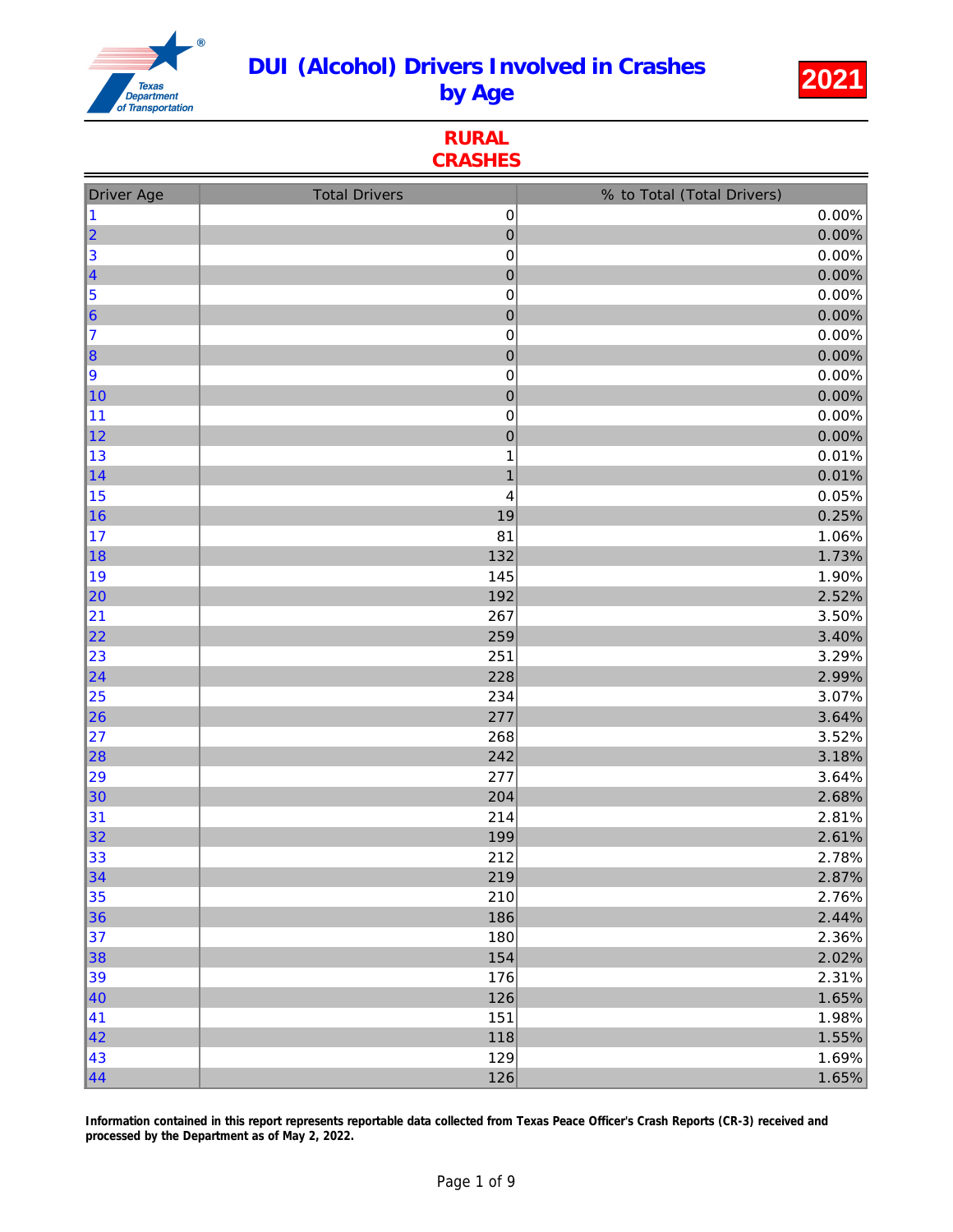

| <b>Driver Age</b> | <b>Total Drivers</b>    | % to Total (Total Drivers) |
|-------------------|-------------------------|----------------------------|
| 45                | 109                     | 1.43%                      |
| 46                | 100                     | 1.31%                      |
| 47                | 104                     | 1.36%                      |
| ∥48               | 114                     | 1.50%                      |
| 49                | 86                      | 1.13%                      |
| $\vert$ 50        | 134                     | 1.76%                      |
| 51                | 88                      | 1.15%                      |
| $\vert$ 52        | 98                      | 1.29%                      |
| 53                | 86                      | 1.13%                      |
| $\vert$ 54        | 65                      | 0.85%                      |
| 55                | 65                      | 0.85%                      |
| $\vert$ 56        | 66                      | 0.87%                      |
| 57                | 83                      | 1.09%                      |
| $\vert$ 58        | 76                      | 1.00%                      |
| 59                | 69                      | 0.91%                      |
| $\vert$ 60        | 70                      | 0.92%                      |
| 61                | 59                      | 0.77%                      |
| 62                | 64                      | 0.84%                      |
| 63                | 43                      | 0.56%                      |
| 64                | 48                      | 0.63%                      |
| 65                | 37                      | 0.49%                      |
| $\vert 66$        | 35                      | 0.46%                      |
| 67                | 32                      | 0.42%                      |
| 68                | 17                      | 0.22%                      |
| 69                | 24                      | 0.31%                      |
| 70                | 23                      | 0.30%                      |
| 71                | 13                      | 0.17%                      |
| 72                | 11                      | 0.14%                      |
| 73                | 11                      | 0.14%                      |
| 74                | $\,6\,$                 | 0.08%                      |
| 75                | $\boldsymbol{7}$        | 0.09%                      |
| $\vert$ 76        | $\,$ 6 $\,$             | 0.08%                      |
| 77                | $\,6$                   | 0.08%                      |
| 78                | $\overline{2}$          | 0.03%                      |
| 79                | 4                       | 0.05%                      |
| 80                | 3                       | 0.04%                      |
| 81                | 3                       | 0.04%                      |
| 82                | $\mathbf 0$             | 0.00%                      |
| 83                | $\overline{\mathbf{c}}$ | 0.03%                      |
| $\vert$ 84        | $\overline{1}$          | 0.01%                      |
| 85                | $\overline{\mathbf{c}}$ | 0.03%                      |
| 86∥               | $\mathbf 0$             | 0.00%                      |
| 87                | $\mathbf 0$             | 0.00%                      |
| 88∥               | $\overline{a}$          | 0.03%                      |
| 89                | $\mathbf 0$             | 0.00%                      |
| 90                | $\mathbf 0$             | 0.00%                      |
| 91                | 0                       | 0.00%                      |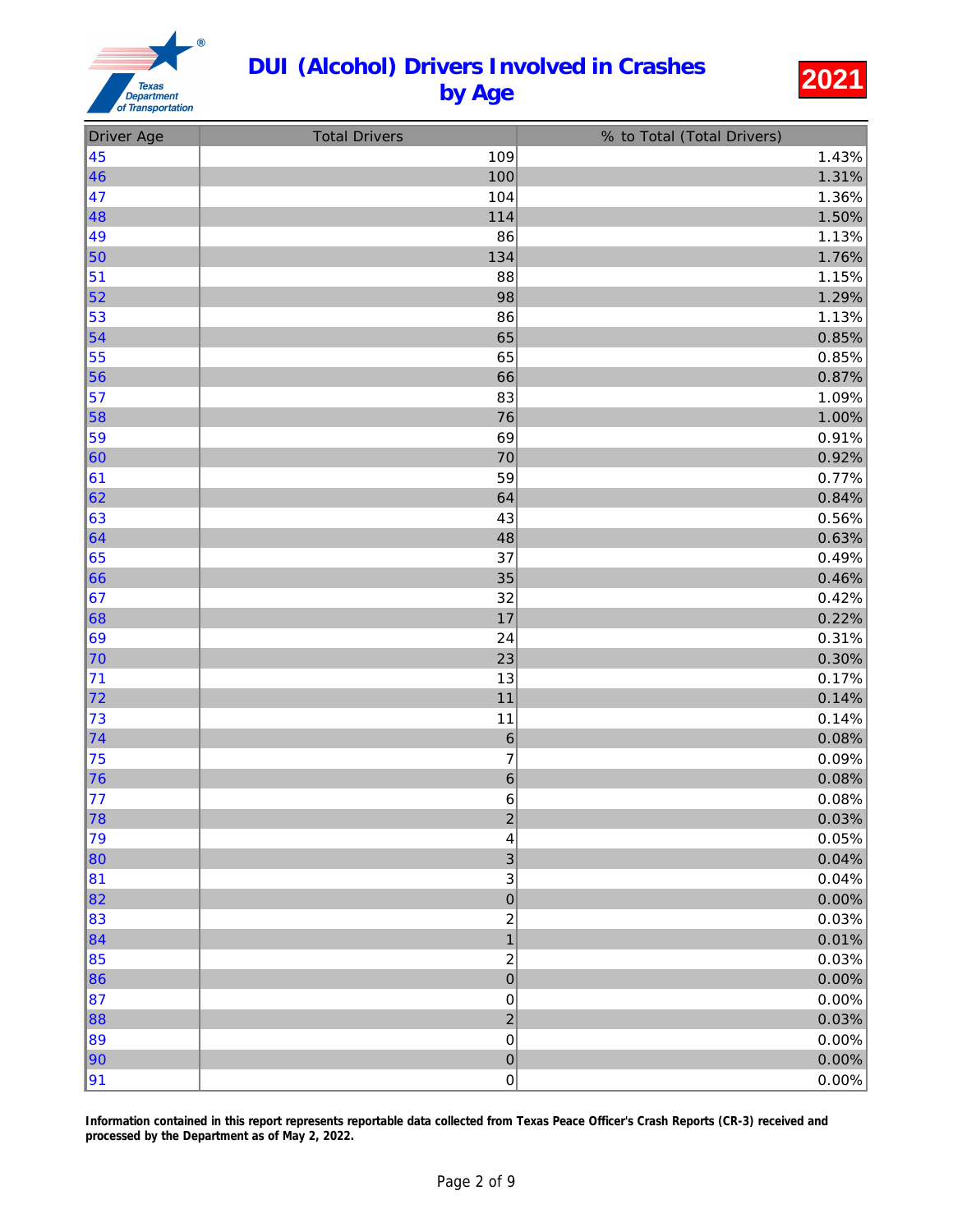

| <b>Driver Age</b> | <b>Total Drivers</b> | % to Total (Total Drivers) |
|-------------------|----------------------|----------------------------|
| ∥92               | 0                    | 0.00%                      |
| 93                | 0                    | 0.00%                      |
| $\vert$ 94        | 0                    | 0.00%                      |
| 95                | 0                    | 0.00%                      |
| ∥96               | 0                    | 0.00%                      |
| ∥97               | 0                    | 0.00%                      |
| ∥98               | 0                    | 0.00%                      |
| 99 & Over         |                      | 0.01%                      |
| Unknown           | 263                  | 3.45%                      |
| Invalid           | 0                    | 0.00%                      |
| <b>Total</b>      | 7,620                | 100.00%                    |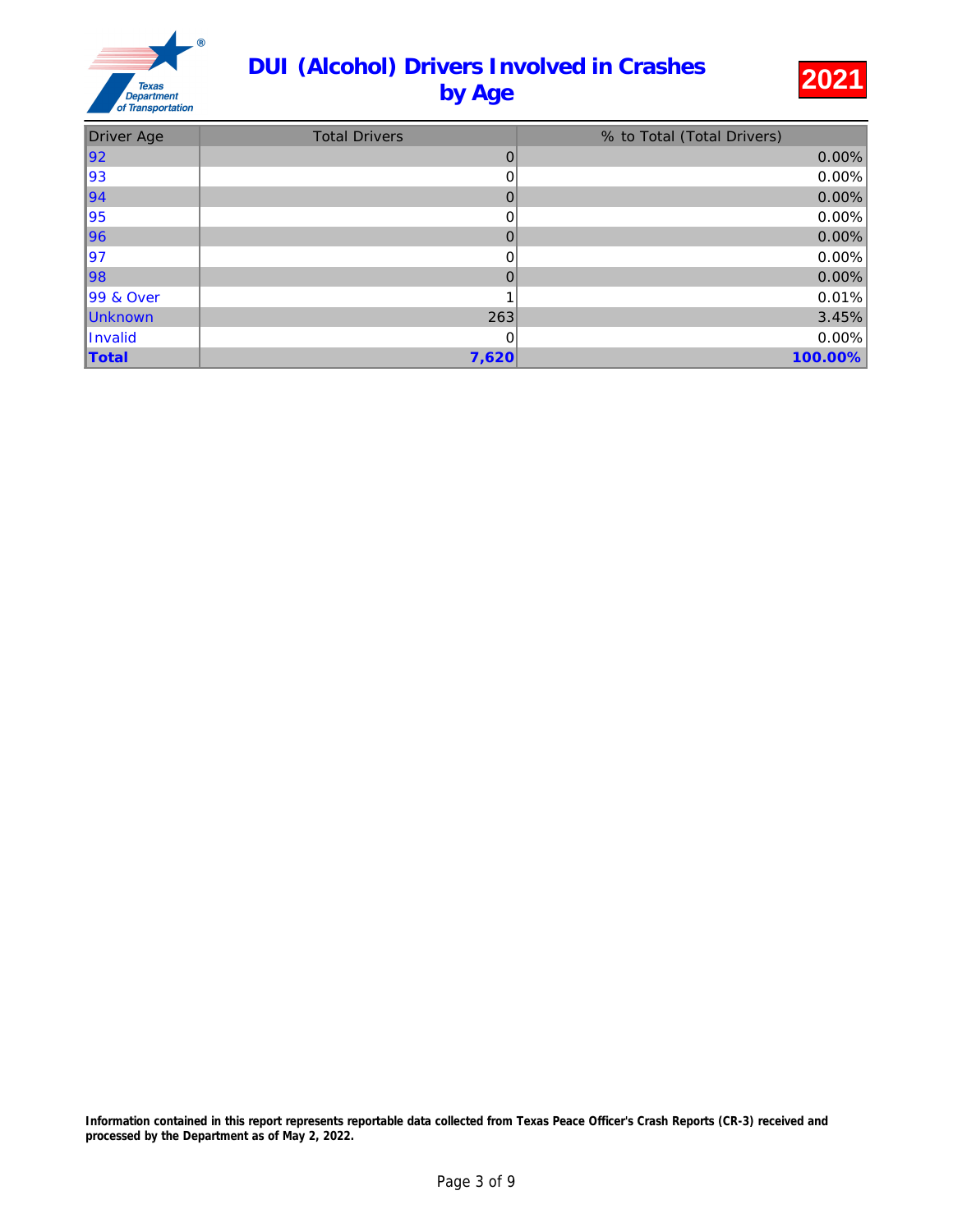

URBAN **CRASHES** 

| <b>Driver Age</b> | <b>Total Drivers</b>    | % to Total (Total Drivers) |
|-------------------|-------------------------|----------------------------|
| $\vert$ 1         | 1                       | 0.01%                      |
| 2                 | $\overline{c}$          | 0.01%                      |
| 3                 | $\pmb{0}$               | 0.00%                      |
| $\vert$ 4         | $\pmb{0}$               | 0.00%                      |
| 5                 | $\pmb{0}$               | 0.00%                      |
| $\vert 6 \vert$   | $\pmb{0}$               | 0.00%                      |
| 17                | $\pmb{0}$               | 0.00%                      |
| $\vert$ 8         | $\mathbf{0}$            | 0.00%                      |
| 9                 | 0                       | 0.00%                      |
| 10                | $\mathbf 0$             | 0.00%                      |
| 11                | $\pmb{0}$               | 0.00%                      |
| $\vert$ 12        | $\mathbf{0}$            | 0.00%                      |
| 13                | $\overline{\mathbf{c}}$ | 0.01%                      |
| $\vert$ 14        | $\pmb{0}$               | 0.00%                      |
| 15                | $\bf 8$                 | 0.05%                      |
| ∥16               | 28                      | 0.16%                      |
| 17                | 78                      | 0.44%                      |
| ∥18               | 206                     | 1.18%                      |
| ∥19               | 346                     | 1.97%                      |
| 20                | 446                     | 2.54%                      |
| 21                | 693                     | 3.95%                      |
| 22                | 746                     | 4.26%                      |
| 23                | 729                     | 4.16%                      |
| 24                | 747                     | 4.26%                      |
| 25                | 687                     | 3.92%                      |
| 26                | 714                     | 4.07%                      |
| 27                | 695                     | 3.96%                      |
| 28                | 636                     | 3.63%                      |
| 29                | 604                     | 3.45%                      |
| 30                | 588                     | 3.35%                      |
| 31                | 573                     | 3.27%                      |
| 32                | 513                     | 2.93%                      |
| 33                | 474                     | 2.70%                      |
| 34                | 465                     | 2.65%                      |
| 35                | 430                     | 2.45%                      |
| 36                | 406                     | 2.32%                      |
| 37                | 388                     | 2.21%                      |
| 38                | 417                     | 2.38%                      |
| 39                | 354                     | 2.02%                      |
| 40                | 330                     | 1.88%                      |
| 41                | 357                     | 2.04%                      |
| 42                | 291                     | 1.66%                      |
| 43                | 233                     | 1.33%                      |
| $\vert 44$        | 241                     | 1.37%                      |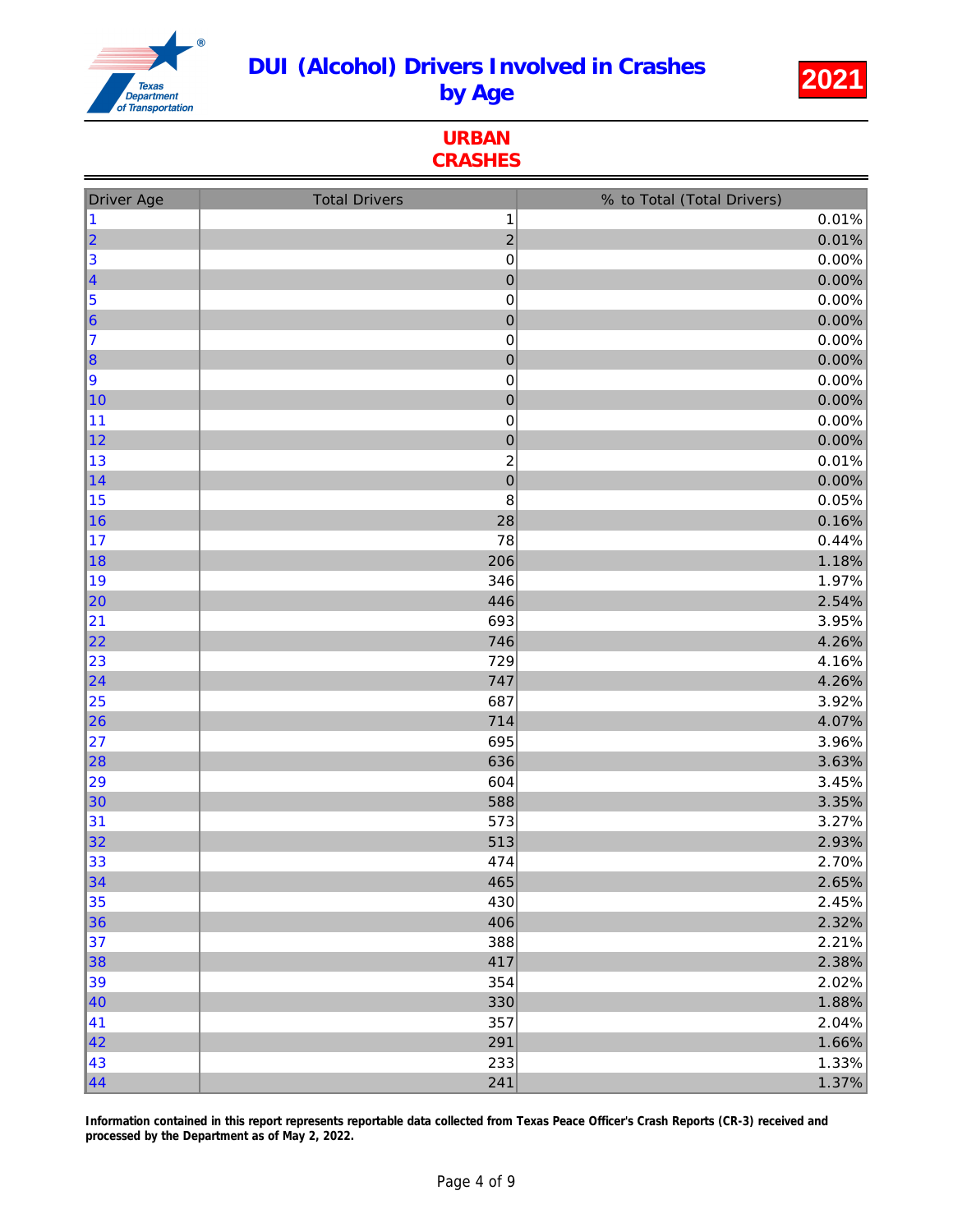

| <b>Driver Age</b> | <b>Total Drivers</b>      | % to Total (Total Drivers) |
|-------------------|---------------------------|----------------------------|
| 45                | 228                       | 1.30%                      |
| 46                | 215                       | 1.23%                      |
| 47                | 191                       | 1.09%                      |
| 48                | 177                       | 1.01%                      |
| 49                | 198                       | 1.13%                      |
| 50                | 180                       | 1.03%                      |
| 51                | 162                       | 0.92%                      |
| 52                | 158                       | 0.90%                      |
| 53                | 128                       | 0.73%                      |
| 54                | 131                       | 0.75%                      |
| 55                | 144                       | 0.82%                      |
| 56                | 109                       | 0.62%                      |
| 57                | 114                       | 0.65%                      |
| 58                | 106                       | 0.60%                      |
| 59                | 108                       | 0.62%                      |
| 60                | 101                       | 0.58%                      |
| 61                | 90                        | 0.51%                      |
| 62                | 77                        | 0.44%                      |
| 63                | 65                        | 0.37%                      |
| 64                | 64                        | 0.37%                      |
| 65                | 40                        | 0.23%                      |
| 66                | 53                        | 0.30%                      |
| 67                | 46                        | 0.26%                      |
| 68                | 35                        | 0.20%                      |
| 69                | 24                        | 0.14%                      |
| 70                | 21                        | 0.12%                      |
| 71                | 24                        | 0.14%                      |
| 72                | 15                        | 0.09%                      |
| 73                | 12                        | 0.07%                      |
| 74                | 14                        | 0.08%                      |
| 75                | 11                        | 0.06%                      |
| 76                | $\overline{9}$            | 0.05%                      |
| 77                | $\ensuremath{\mathsf{3}}$ | 0.02%                      |
| 78                | $\overline{6}$            | 0.03%                      |
| 79                | 1                         | 0.01%                      |
| 80                | $\mathbf{3}$              | 0.02%                      |
| 81                | 3                         | 0.02%                      |
| 82                | 3                         | 0.02%                      |
| 83                | $\pmb{0}$                 | 0.00%                      |
| 84                | $\overline{c}$            | 0.01%                      |
| 85                | $\boldsymbol{2}$          | 0.01%                      |
| 86                | $\mathbf{1}$              | 0.01%                      |
| 87                | $\pmb{0}$                 | 0.00%                      |
| 88                | $\pmb{0}$                 | 0.00%                      |
| 89                | $\pmb{0}$                 | 0.00%                      |
| 90                | $\mathbf{1}$              | 0.01%                      |
| 91                | 0                         | 0.00%                      |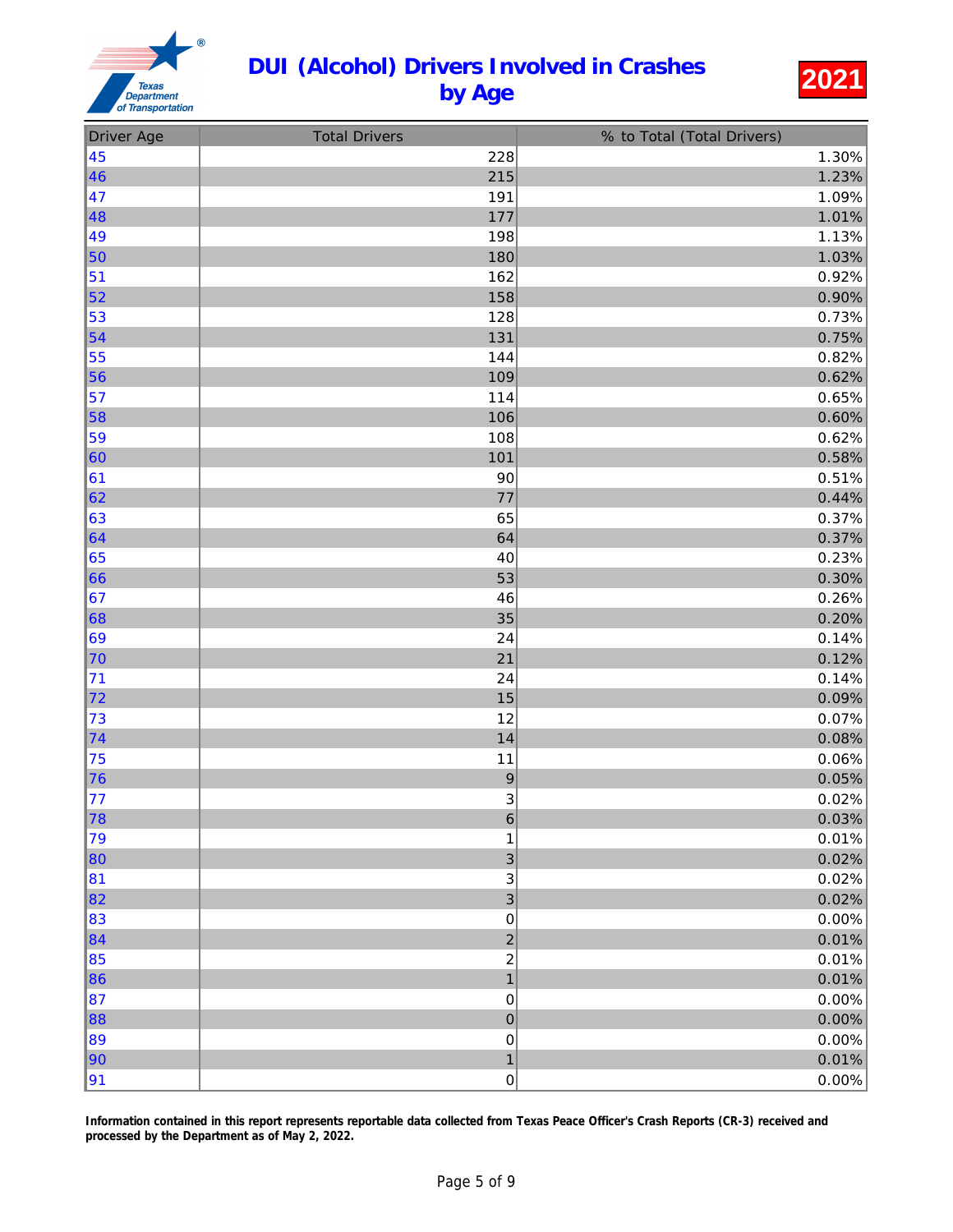

| <b>Driver Age</b> | <b>Total Drivers</b> | % to Total (Total Drivers) |
|-------------------|----------------------|----------------------------|
| 92                | 0                    | $0.00\%$                   |
| 93                | 0                    | 0.00%                      |
| $\vert$ 94        | 0                    | 0.00%                      |
| 95                | 0                    | 0.00%                      |
| ∥96               | 0                    | 0.00%                      |
| ∥97               | 0                    | 0.00%                      |
| ∥98               | 0                    | 0.00%                      |
| 99 & Over         |                      | 0.04%                      |
| Unknown           | 1,019                | 5.81%                      |
| Invalid           | 0                    | 0.00%                      |
| Total             | 17,529               | 100.00%                    |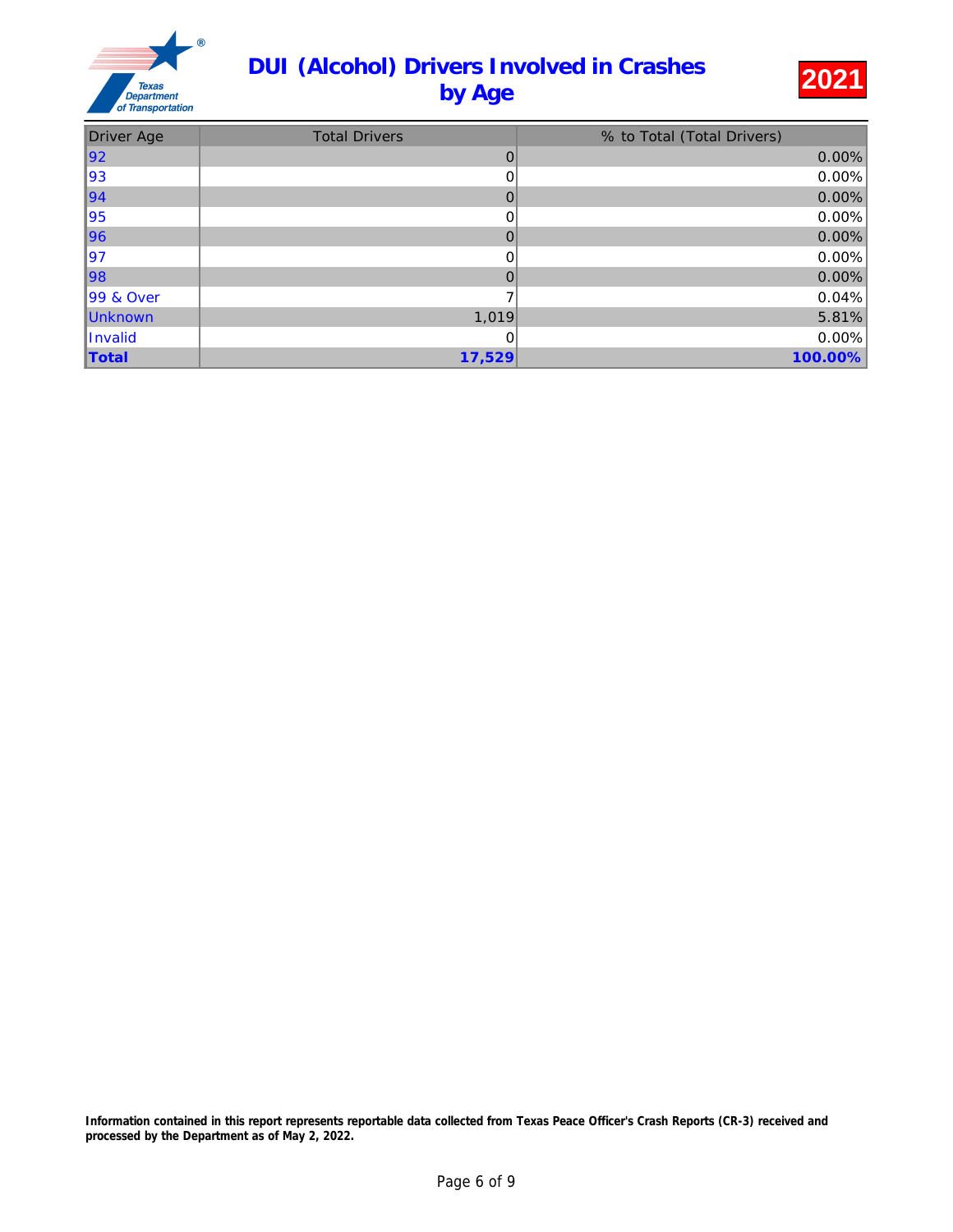

**STATEWIDE** CRASHES

| <b>Driver Age</b> | <b>Total Drivers</b> | % to Total (Total Drivers) |
|-------------------|----------------------|----------------------------|
| $\vert$ 1         | $\mathbf 1$          | 0.00%                      |
| 2                 | $\overline{c}$       | 0.01%                      |
| 3                 | $\pmb{0}$            | 0.00%                      |
| $\vert$ 4         | $\boldsymbol{0}$     | 0.00%                      |
| 5                 | $\pmb{0}$            | 0.00%                      |
| $\vert 6 \vert$   | $\pmb{0}$            | 0.00%                      |
| 17                | $\pmb{0}$            | 0.00%                      |
| $\vert$ 8         | $\boldsymbol{0}$     | 0.00%                      |
| 9                 | 0                    | 0.00%                      |
| 10                | $\mathbf 0$          | 0.00%                      |
| 11                | $\pmb{0}$            | 0.00%                      |
| 12                | $\mathbf{0}$         | 0.00%                      |
| 13                | 3                    | 0.01%                      |
| $\vert$ 14        | $\mathbf{1}$         | 0.00%                      |
| 15                | 12                   | 0.05%                      |
| ∥16               | 47                   | 0.19%                      |
| 17                | 159                  | 0.63%                      |
| ∥18               | 338                  | 1.34%                      |
| ∥19               | 491                  | 1.95%                      |
| 20                | 638                  | 2.54%                      |
| 21                | 960                  | 3.82%                      |
| 22                | 1,005                | 4.00%                      |
| 23                | 980                  | 3.90%                      |
| 24                | 975                  | 3.88%                      |
| 25                | 921                  | 3.66%                      |
| $\vert$ 26        | 991                  | 3.94%                      |
| 27                | 963                  | 3.83%                      |
| 28                | 878                  | 3.49%                      |
| 29                | 881                  | 3.50%                      |
| 30                | 792                  | 3.15%                      |
| 31                | 787                  | 3.13%                      |
| 32                | 712                  | 2.83%                      |
| 33                | 686                  | 2.73%                      |
| 34                | 684                  | 2.72%                      |
| 35                | 640                  | 2.54%                      |
| 36                | 592                  | 2.35%                      |
| 37                | 568                  | 2.26%                      |
| $\vert$ 38        | 571                  | 2.27%                      |
| 39                | 530                  | 2.11%                      |
| 40                | 456                  | 1.81%                      |
| 41                | 508                  | 2.02%                      |
| 42                | 409                  | 1.63%                      |
| 43                | 362                  | 1.44%                      |
| $\vert 44$        | 367                  | 1.46%                      |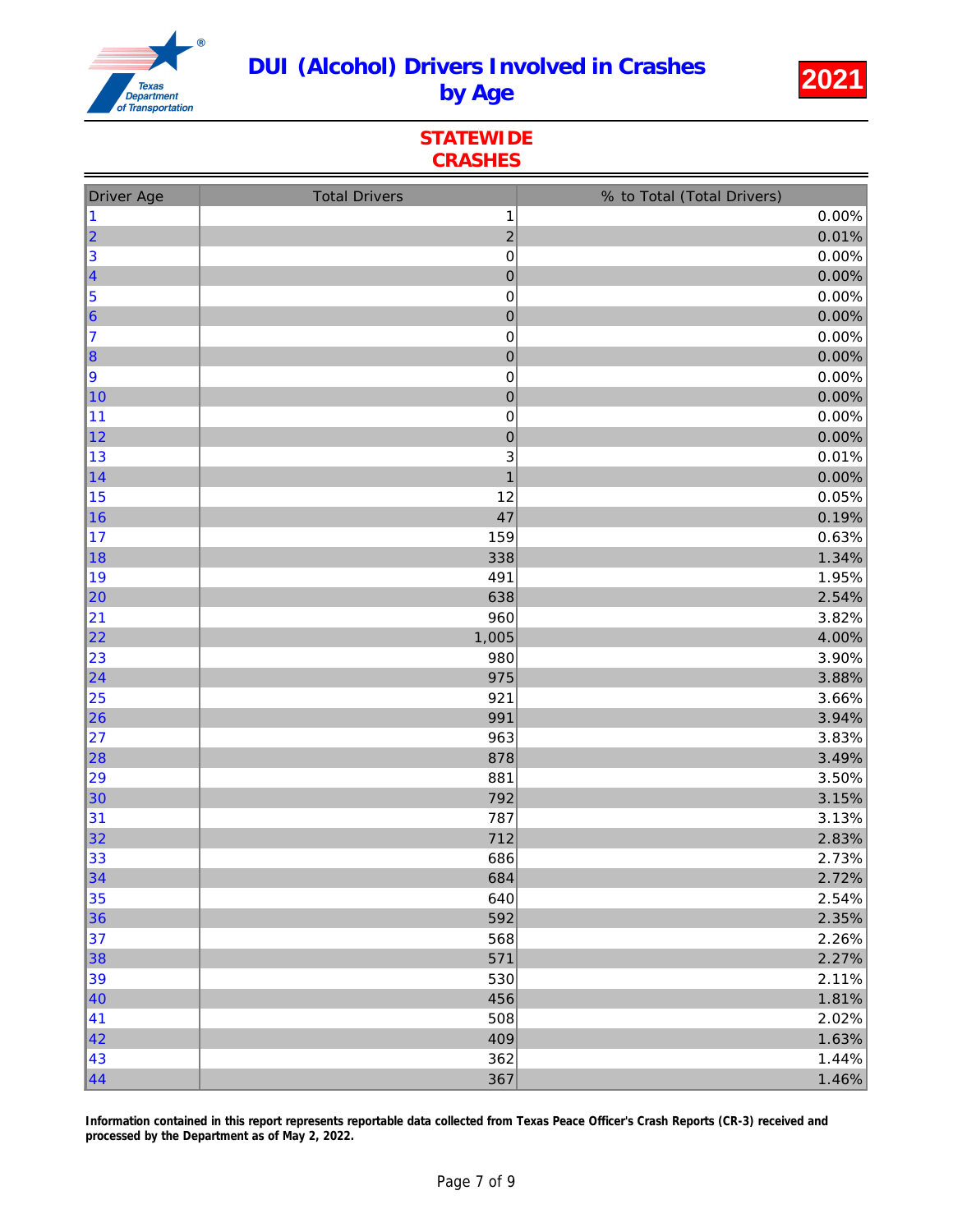

| <b>Driver Age</b> | <b>Total Drivers</b>    | % to Total (Total Drivers) |
|-------------------|-------------------------|----------------------------|
| 45                | 337                     | 1.34%                      |
| 46                | 315                     | 1.25%                      |
| 47                | 295                     | 1.17%                      |
| ∥48               | 291                     | 1.16%                      |
| ∥49               | 284                     | 1.13%                      |
| 50                | 314                     | 1.25%                      |
| 51                | 250                     | 0.99%                      |
| $\vert$ 52        | 256                     | 1.02%                      |
| 53                | 214                     | 0.85%                      |
| $\vert$ 54        | 196                     | 0.78%                      |
| 55                | 209                     | 0.83%                      |
| $\vert$ 56        | 175                     | 0.70%                      |
| 57                | 197                     | 0.78%                      |
| 58                | 182                     | 0.72%                      |
| 59                | 177                     | 0.70%                      |
| $\vert$ 60        | 171                     | 0.68%                      |
| 61                | 149                     | 0.59%                      |
| 62                | 141                     | 0.56%                      |
| 63                | 108                     | 0.43%                      |
| 64                | 112                     | 0.45%                      |
| 65                | 77                      | 0.31%                      |
| 66                | 88                      | 0.35%                      |
| 67                | 78                      | 0.31%                      |
| 68                | 52                      | 0.21%                      |
| 69                | 48                      | 0.19%                      |
| 70                | 44                      | 0.17%                      |
| 71                | 37                      | 0.15%                      |
| 72                | 26                      | 0.10%                      |
| 73                | 23                      | 0.09%                      |
| $\vert$ 74        | 20                      | 0.08%                      |
| 75                | 18                      | 0.07%                      |
| 76                | 15                      | 0.06%                      |
| 77                | $\boldsymbol{9}$        | 0.04%                      |
| 78                | $\bf{8}$                | 0.03%                      |
| 79                | 5                       | 0.02%                      |
| 80                | 6                       | 0.02%                      |
| 81                | $\,6$                   | 0.02%                      |
| 82                | 3                       | 0.01%                      |
| 83                | $\overline{\mathbf{c}}$ | 0.01%                      |
| 84                | 3                       | 0.01%                      |
| 85                | 4                       | 0.02%                      |
| $\ 86$            | $\mathbf{1}$            | 0.00%                      |
| 87                | $\pmb{0}$               | 0.00%                      |
| 88                | $\overline{2}$          | 0.01%                      |
| 89                | $\mathbf 0$             | 0.00%                      |
| 90                | $\overline{\mathbf{1}}$ | 0.00%                      |
| 91                | 0                       | 0.00%                      |